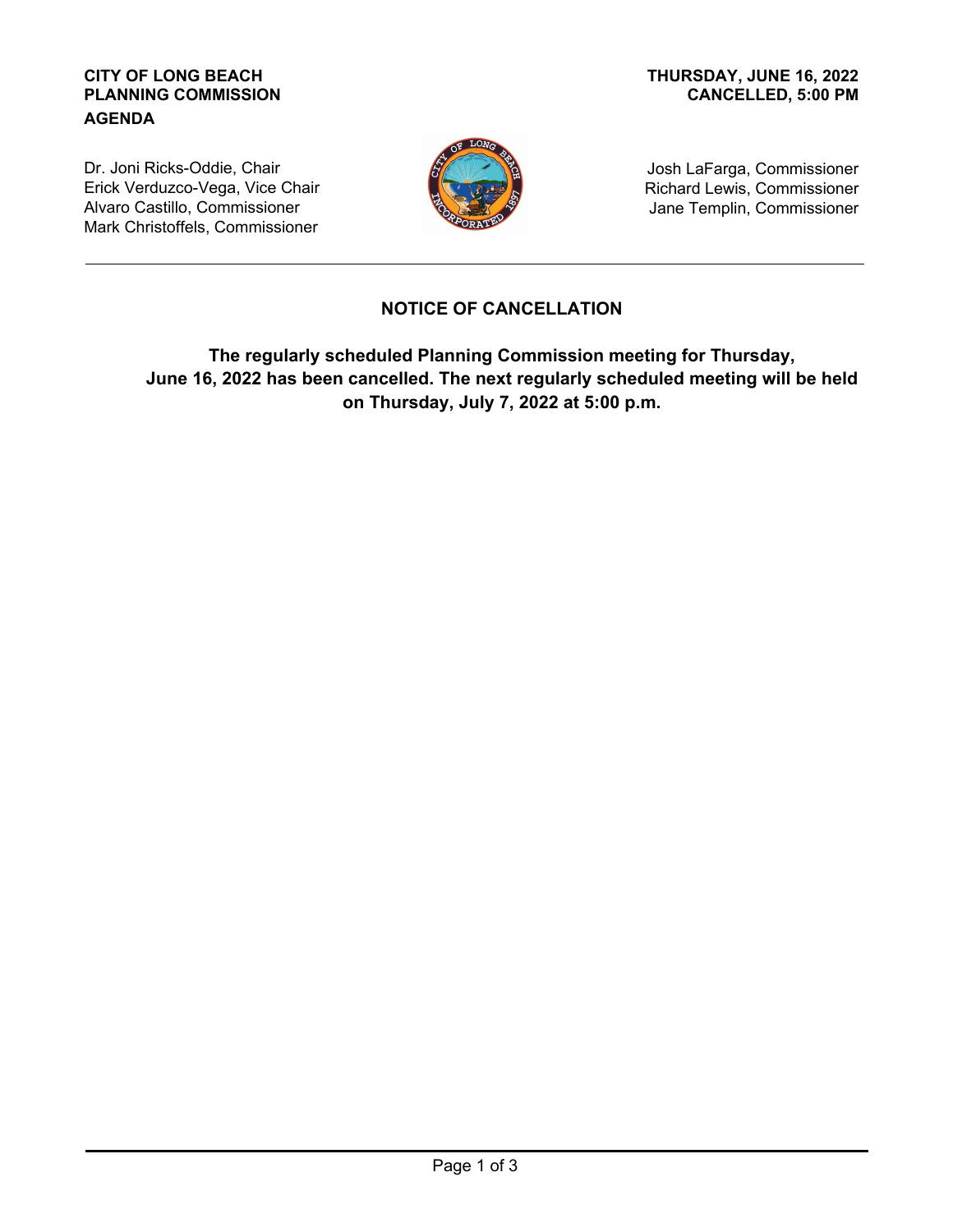## **NOTE:**

If oral language interpretation for non-English speaking persons is desired or if a special accommodation is desired pursuant to the Americans with Disabilities Act, please make your request by phone to the Office of the City Clerk at (562) 570-6101, 24 business hours prior to the Charter Commission meeting.

Kung nais ang interpretasyon ng sinasalitang wika para sa mga taong hindi nagsasalita ng Ingles o kung nais ang isang natatanging tulong ayon sa Americans with Disabilities Act, mangyaring isagawa ang iyong hiling sa pamamagitan ng telepono sa Opisina ng Clerk ng Lungsod sa (562) 570-6101, 24 oras ng negosyo bago ang pagpupulong ng Charter Commission.

Si desea interpretación oral en otro idioma para personas que no hablan inglés o si desea una adaptación especial en conformidad con la Ley de Estadounidenses con Discapacidades, haga su solicitud por teléfono a la Oficina de la Secretaría Municipal al (562) 570-6101, 24 horas hábiles antes de la reunión de la comisión de estatutos.

បើមានការចង់បានឲ្យមានការបកប្រែកាសាផ្ទាល់មាត់ឲ្យអ្នកមិនចេះនិយាយអង់គ្លេស ឬបើមានការចង់បានឲ្យមានដំណោះស្រាយពិសេសដោយយោងតាមមាត្រាច្បាប់ស្តីពី ជនពិការអាមេរិកាំង សូមមេគ្នាធ្វើសំណើអ្នកតាមទូរស័ព្ទនោយហៅទៅការិយាល័យសៀន ក្រុងតាមរយៈលេខ (562) 570-6101 (24 ម៉ោងធ្វើការមុននឹងចាប់ផ្តើមបើកកិច្ចប្រជុំ គណកម្មការធម្មនុញ្ញ)។